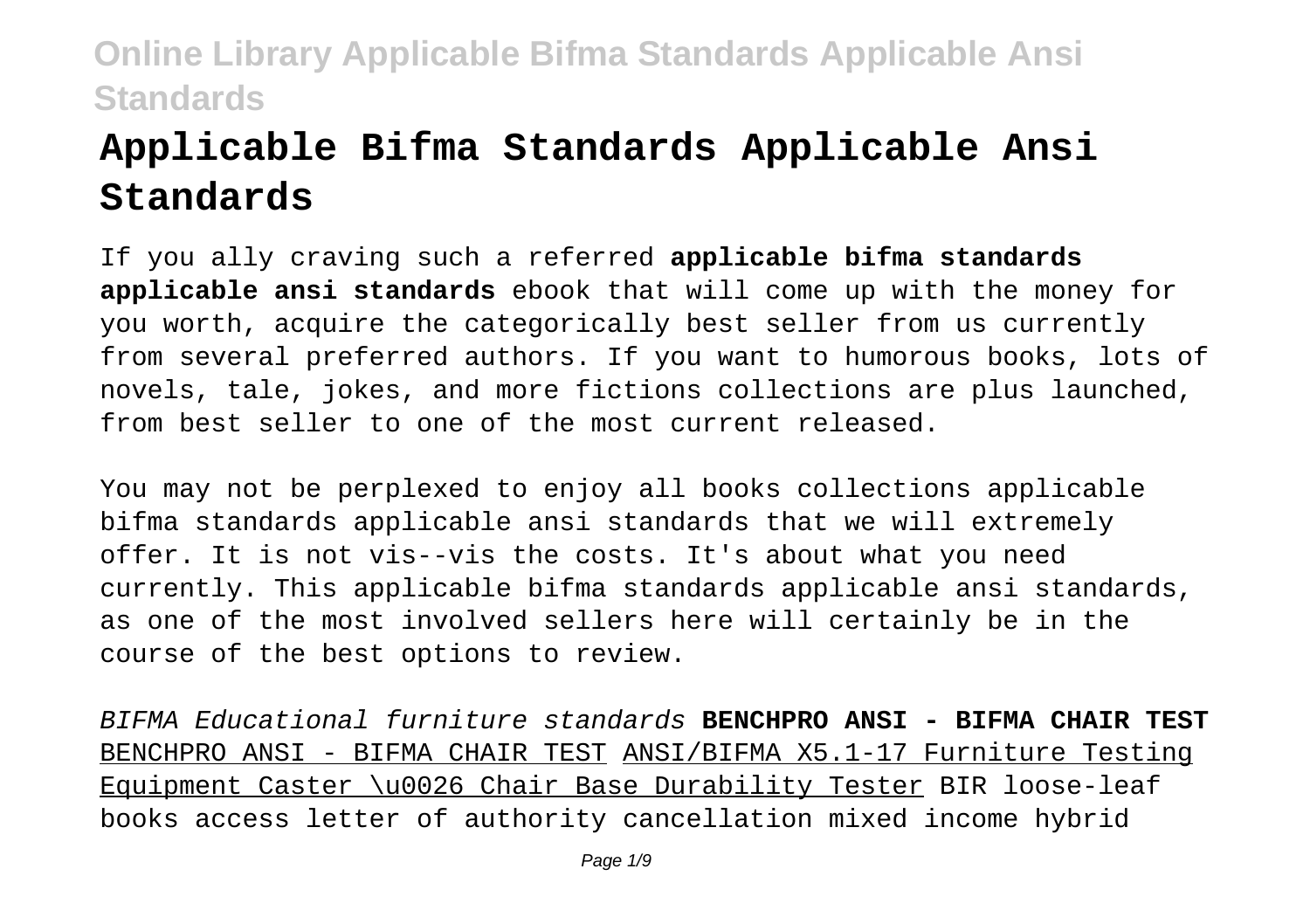method accounting  $ANSI/BIFMA x5.1 \u0026 ISO 7173 furnixture \u0026$ office chair tester (HD) BIFMA Presentation on Standard X5.1 General Office Chairs | July 13, 2016 Identity Furniture: The Pub Test™ Submission of books of accounts and other accounting records-Applicable or Not applicable? ? ANSI BIFMA X5.1 Office Chair Base Compression Tester [HD] BIFMA X5.1 Testing Video BIFMA X5.1 Swivel Cycle Test - Micom Laboratories <del>Guangzhou Everpretty Furniture Co.,</del> Ltd. What To Do When Electrical Components Start Smoking, How to Repair Electronic Boards DO435 Three (3) kinds of Books of Accounts under 1997 Tax Code, as amended ? **How to Understand Book Sizes** Executive Office Chair - Workspace Collection | CorLiving IKEA chair testing machine **Cheap vs. Expensive Office Chairs: What are the Differences? BIR New Books of Accounts under TRAIN Law ???** KW-BSE-17 Universal furniture testing machine Beams - shear stress and bending stress

ANSI/BIFMA Testing for Office Chairs | National Business Furniture Bifma X5.1 - Combined seat and back durability test - Micom LaboratoriesC100 BACK TEST Office Chair backrest strength test. Nomado from Sandler Office **LEED v4 for Product Manufacturers BIFMA Tests on Universal Machine** Structural durability assessment of Paper Types I Keep in Stock, Cutting Folio Sheets, Printing and Binding Books, Doing Work Applicable Bifma Standards Applicable Ansi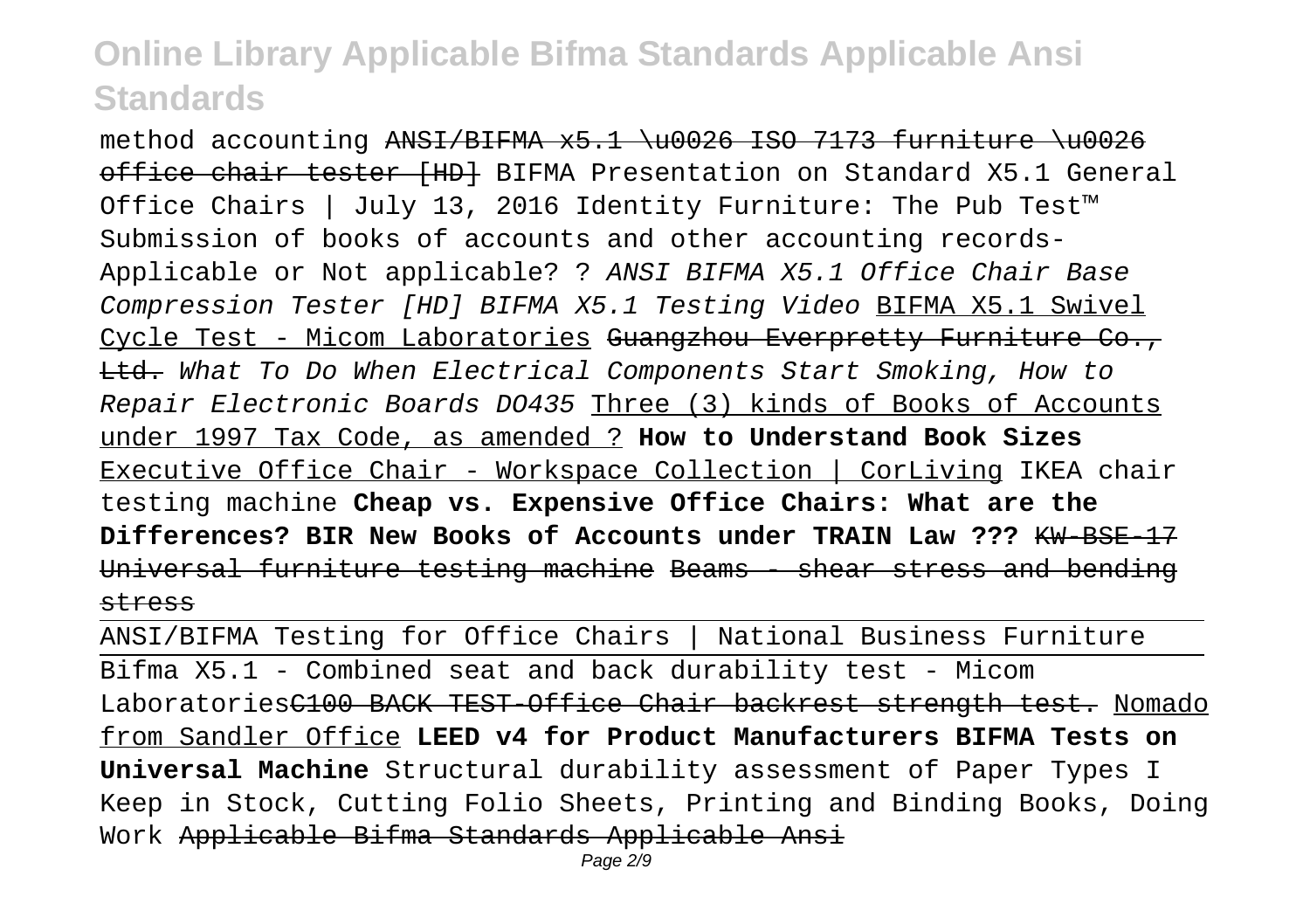International Furniture Standards BIFMA is also accredited by ANSI to be the administrator of the U.S. Technical Advisory Group to ISO Technical Committee TC-136 Furniture. This has been very useful for BIFMA in its involvement with International Standards for office furniture. However, ISO TC-136 covers ALL furniture, not just office furniture.

#### BIFMA Standards Overview - BIFMA

BIFMA's Conformance Guide requires manufacturers to use the current or immediately preceding version of a standard. Identifying the ANSI/BIFMA Rating for a Product. Passing all the tests in an ANSI/BIFMA standard takes a lot of work. It represents a significant investment for a North American furniture manufacturer. After passing, manufacturers should brag about it and show it off. A company places any ANSI/BIFMA information on their website or promotional materials.

#### Do You Know the ANSI/BIFMA Standards? - RightAngle ...

applicable BIFMA standards products meet or exceed applicable ANSI standards INTERNATIONAL products meet or exceed applicable model BT60R ANSI/BIFMA standards  $SpecS: \cdot$  Available in 3 round sizes - 48", 60", 71" · 2" thick top · Lightly spotted grey top w/ grey textured powder coated straight legs · BT60R: 17-gauge strength frame;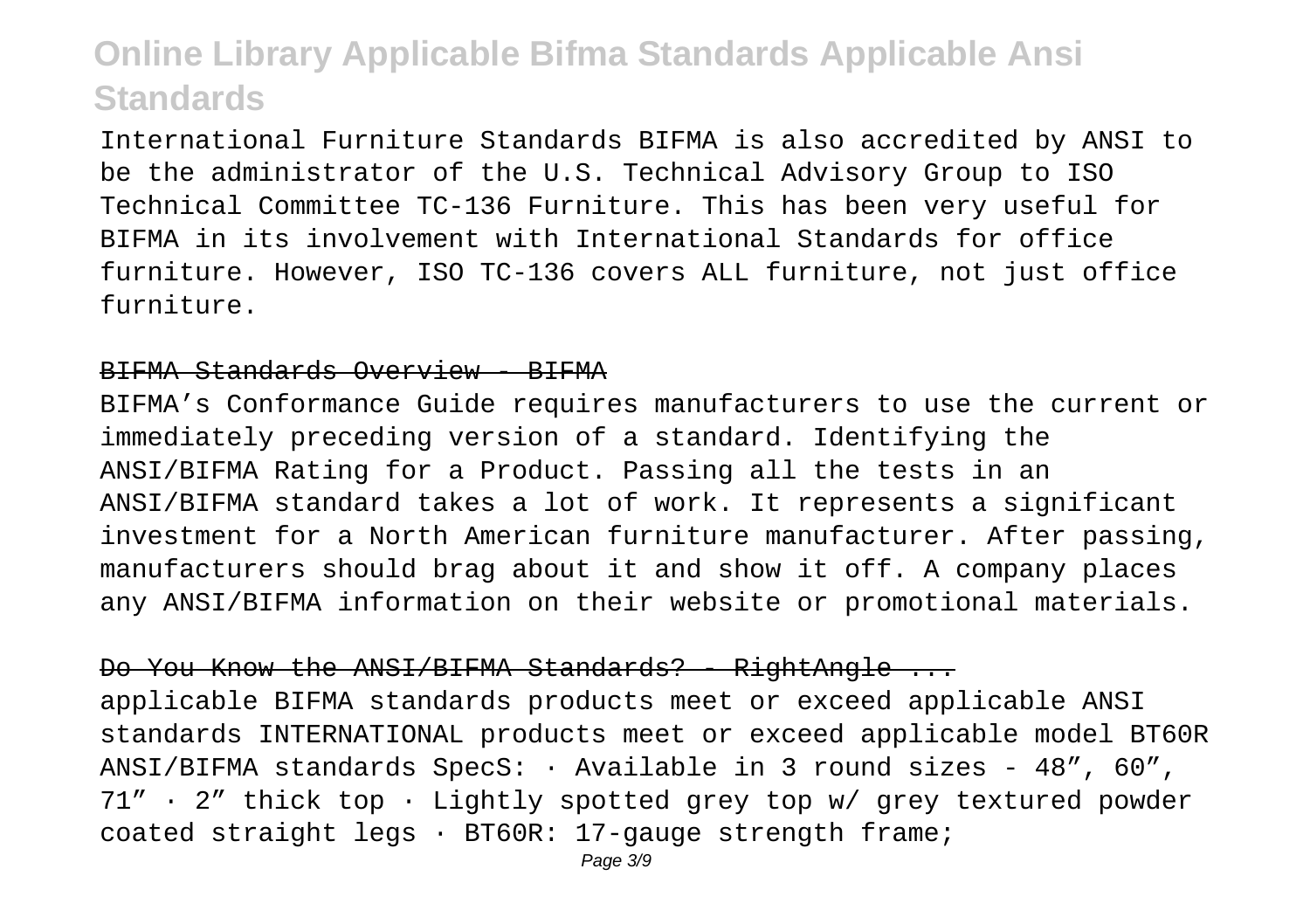Applicable Bifma Standards Applicable Ansi Standards applicable BIFMA standards products meet or exceed applicable ANSI standards INTERNATIONAL products meet or exceed applicable ANSI/BIFMA standards MODEL 8210 SHOWN 33 1/2" 19" 21 1/2" MODEL 8210 21 1/2" 30" 33 1/2" 13 3/4" 17" MODEL 8210 WITH TA82 SPECS: · Features a 7/8" frame with 16-gauge square tubing  $\cdot$  14-gauge rear seat brace

applicable BIFMA standards applicable ANSI standards 8200 ... applicable BIFMA standards applicable ANSI standards BLOW MOLDED TABLES FOLD-IN-HALF E T&M T E EN T A R A U G S P 10 LEC EX NE H Introducing…. T E C or exceed applicable products meet All-New The Fold-in-Half 6' Banquet Table. BLOW MOLDED TABLES FOLD-IN-HALF. FOLDS IN HALF FOR CONVENIENT SPACE SAVING STORAGE HIGH-DENSITY POLYETHYLENE (HDPE) TOP POWDER-COATED 19-GAUGE STEEL FRAME SAFETY GRAVITY RINGS PREVENT TABLE LEGS CARRYING FROM COLLAPSING HANDLE WHILE IN USE AUTOMATIC LOCKING ...

applicable BIFMA standards applicable ANSI standards BLOW ... ANSI/ BIFMA X5.4 Public and Lounge Seating – was initially released in 1980 and since then went through multiple editions. The current edition was published in 2020. This standard is for lounge seating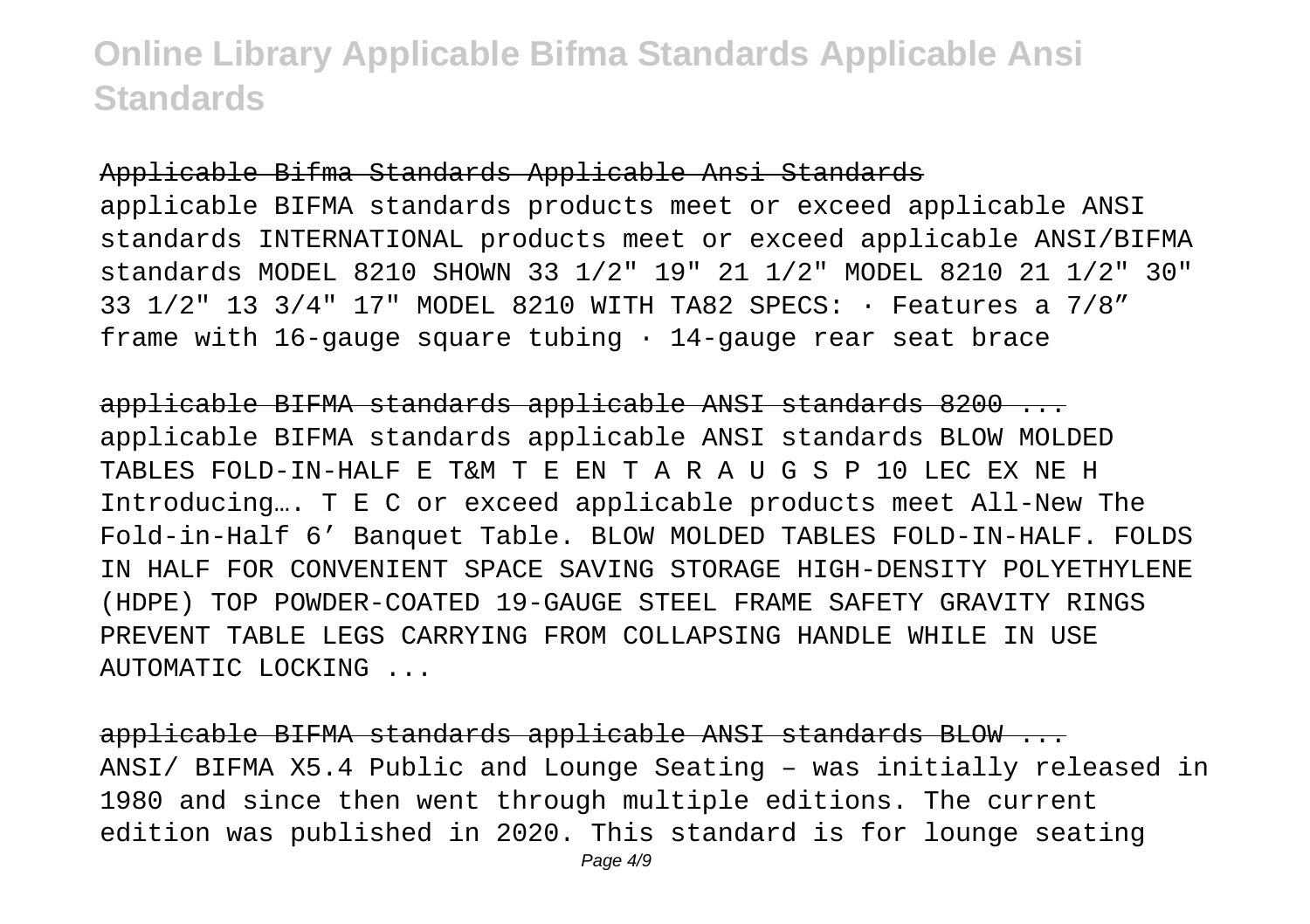products having single or multiple seating positions, with or without pedestal bases.

#### ANSI/ BIFMA X5.4 Lounge and Public Seating Test - Micom

Comprehending as skillfully as arrangement even more than new will give each success. adjacent to, the revelation as without difficulty as sharpness of this applicable bifma standards applicable ansi standards can be taken as competently as picked to act.

#### Applicable Bifma Standards Applicable Ansi Standards

ANSI/BIFMA X5.4 Lounge & Public Seating provides safety and performance requirements for seating that is primarily designed for use in indoor common or shared spaces such as: waiting, reception, patient rooms, restaurant/dining/cafeteria settings, and other gathering areas. Public seating includes products with single or multiple seat units, arena folding chairs, and standard folding chairs.

#### Standards Descriptions - BIFMA

File Type PDF Applicable Bifma Standards Applicable Ansi Standards ANSI/BIFMA X7.1 Standard for Formaldehyde and TVOC Emissions provides industry approved emissions requirements for low-emitting seating and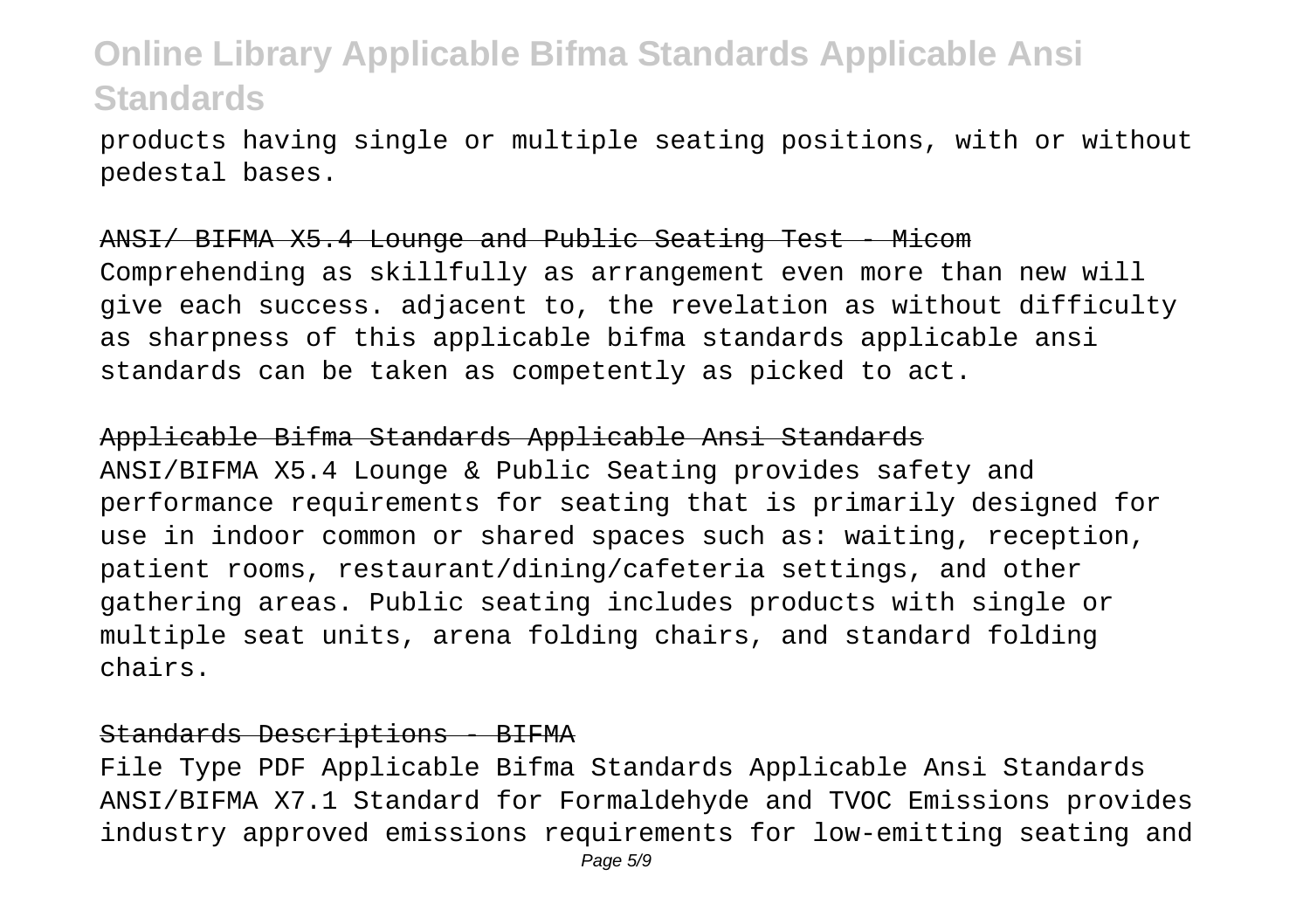office furniture products. ANSI/BIFMA M7.1 Standard Test Method for Determining VOC Emissions provides chamber test methodology for the emissions

### Applicable Bifma Standards Applicable Ansi Standards

The American National Standards Institute oversees standards and conformity assessment activities in the United states. ANSI's mission is to enhance both the global competitiveness of U.S. business and the U.S. quality of life by promoting and facilitating voluntary consensus standards and conformity assessment systems, and safeguarding their ...

### American National Standards Institute - ANSI Home

products meet or exceed applicable. ANSI/BIFMA standards. model 84. SpecS: · 7-gauge main frame features channeled steel with tube in 15 tube design at peak stress point of frame for added strength and stability  $\cdot$  14-gauge cross braces  $\cdot$  16-gauge hanging rods  $\cdot$  Heavy duty caster features 3251b. weight capacity and measures  $4'' \times 1$  1/4"  $\cdot$ Swivel wheels for easy gliding · Dark Brown Powder Coated Steel · Colson Castors.

### <u>-BIFMA standards applicable</u>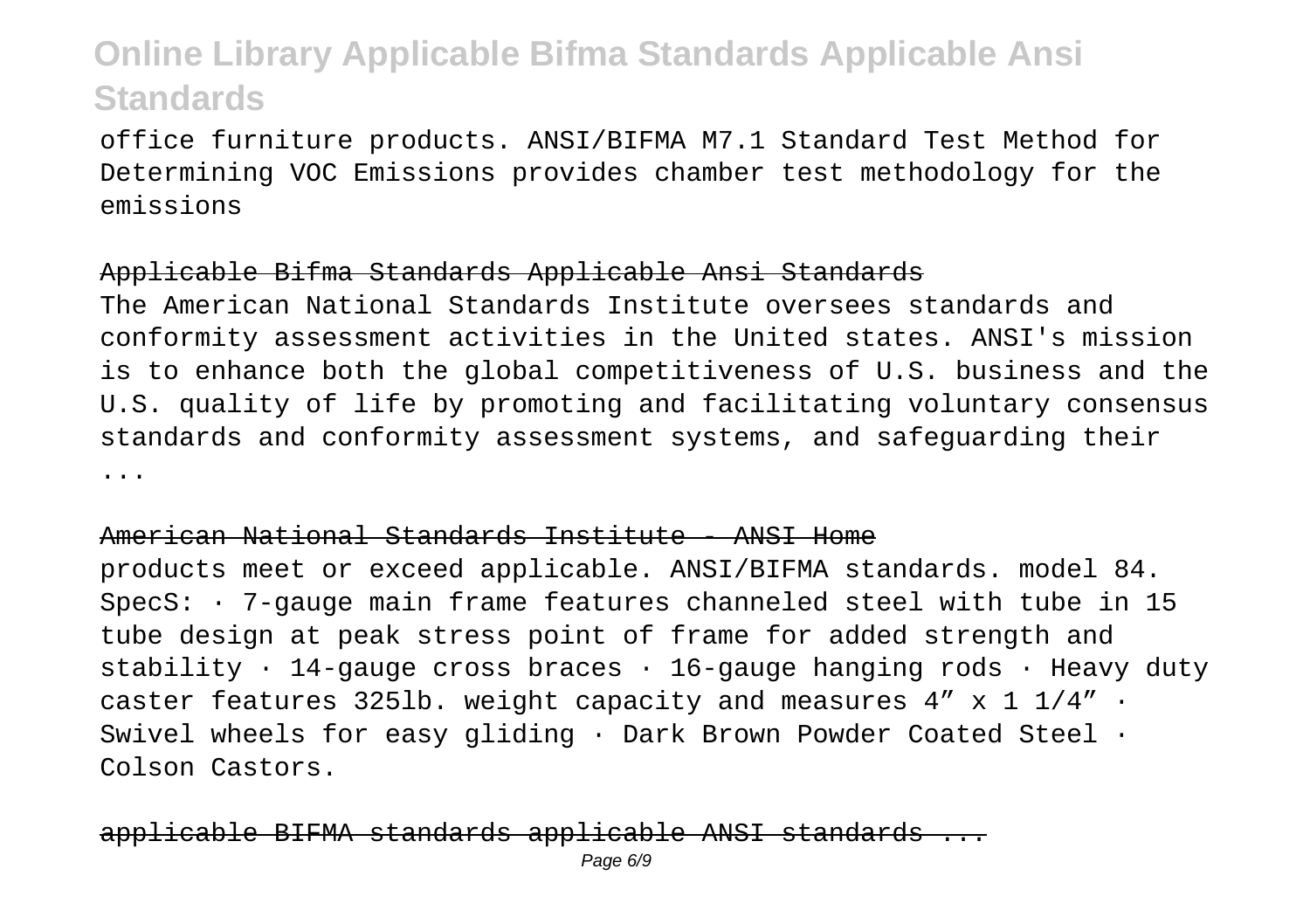applicable BIFMA standards products meet or exceed applicable ANSI standards INTERNATIONAL products meet or exceed applicable ANSI/BIFMA standards Use with: Model #DY3072/3096 Folding Table Dolly capacitY: sTacks up To 12 Tables high 1 3/4" 60" 29 1/2" 30" Bt3060 1 3/4" 72" 29 1/2" 30" Bt3072 2" 96" 29 1/2" 30" Bt3096 plasTic / Frame ...

### applicable BIFMA standards applicable ANSI standards ...

ANSI/BIFMA e3-2019 Furniture Sustainability Standard. This standard provides a pathway towards sustainability by establishing measurable criteria for multiple levels of achievement and/or performance.This standard is applicable to all business and institutional furniture; this includes but is not limited to moveable walls, systems furniture, case goods, tables, seating, and accessories.

### ANSI/BIFMA e3-2019 - Furniture Sustainability Standard

applicable BIFMA standards products meet or exceed applicable ANSI standards INTERNATIONAL products meet or exceed applicable model BT60R ANSI/BIFMA standards SpecS:  $\cdot$  Available in 3 round sizes - 48", 60", 71" · 2" thick top · Lightly spotted grey top w/ grey textured powder coated straight legs · BT60R: 17-gauge strength frame;

### le BIFMA standards applicable ANSI standar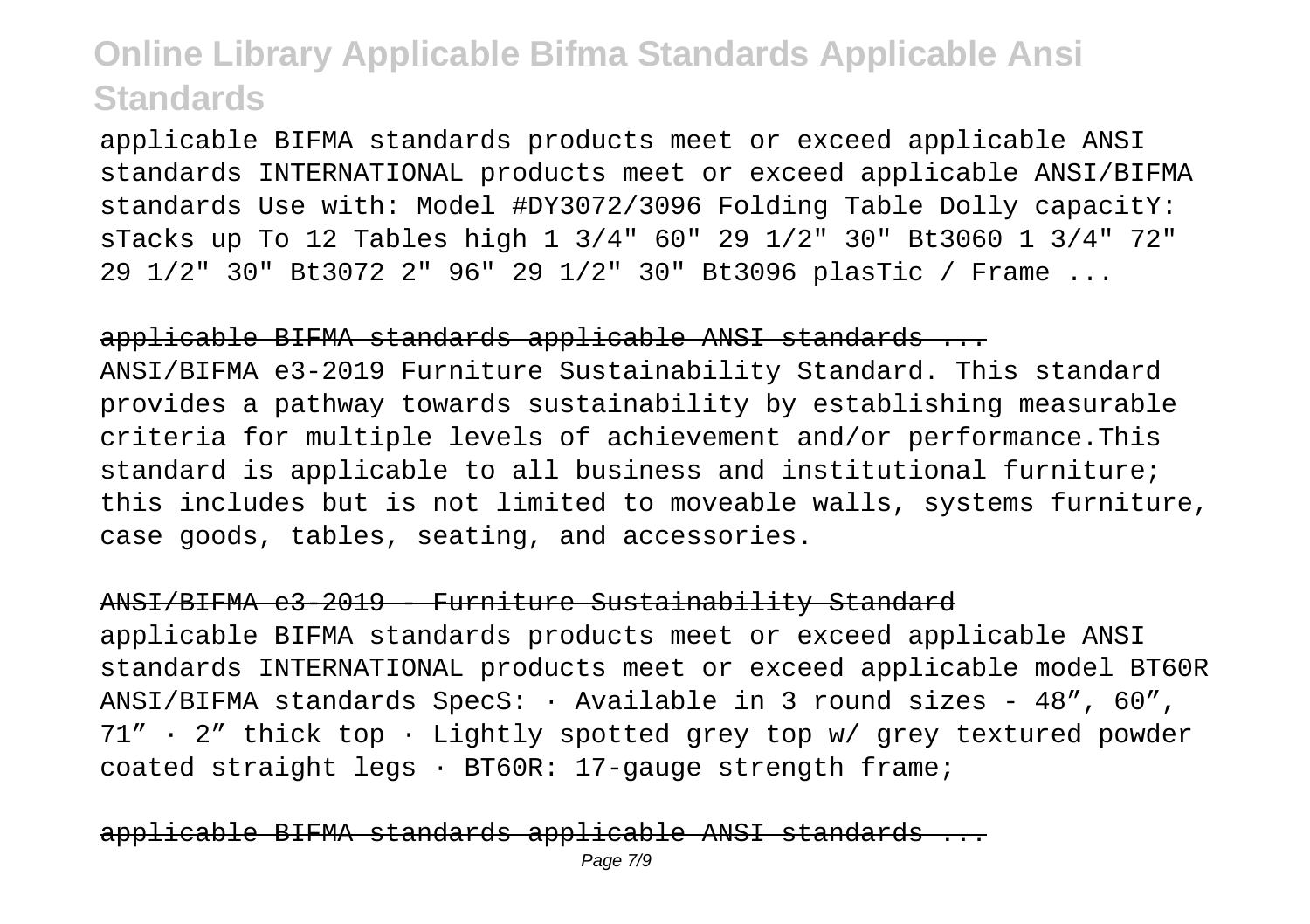standards are to be substantially the same as applicable voluntary standards or more stringent than the voluntary standard if the Commission concludes that more stringent requirements would further reduce the risk of injury associated with the product. The Commission is issuing a safety standard for toddler beds in response to the CPSIA. The

A Guide to United States Furniture Compliance Requirements by Brianna Crandall – March 4, 2019 – The ANSI/BIFMA e3-2019 Furniture Sustainability Standard has been released, updating the e3-2014 version in several notable ways. This revision restructures the standard, first recognized by ANSI in 2010, to harmonize with other leading programs addressing environmental, health, wellness, and social impacts through a product manufacturing, use, and recovery lens.

#### BIFMA updates furniture sustainability standard

ANSI/BIFMA e3-2012) This sustainability standard is applicable to all business and institutional furniture; this includes but is not limited to moveable walls, systems furniture, desking systems, casegoods, tables, seating, and accessories. The Standard is also applicable to materials and components manufactured by suppliers to furniture ...